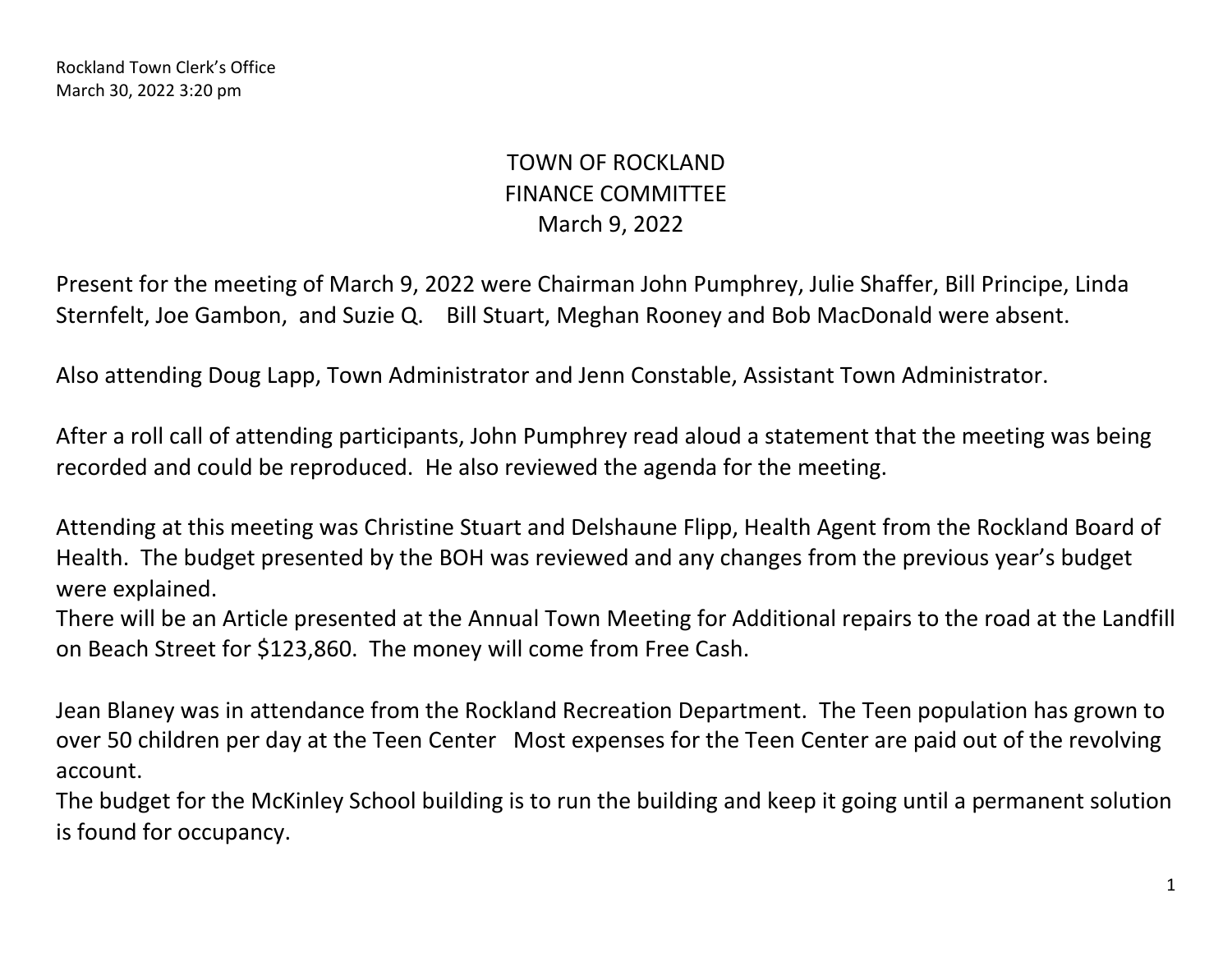There will be an article for \$50,000 to repair the bricks on the building.

Scott Duffy was in attendance to present the budget for the Fire Department which includes the addition of two fire fighters which will increase personnel to 7 fire fighters on each shift.

There will be 4 articles presented at town meeting.

- 1. New pumper engine for \$675,000.
- 2. Pick up truck for \$70,000 which will replace truck purchased three years ago.
- 3. Floors at the fire station \$50,000
- 4. Lease payment on 2019 Tahoe truck \$24,000. This is lease payment 3 out of 3 payments.

Jenn Constable, Assistant Town Administrator explained plans going forward for the town. Suggestion to develop plans for a Town Planner. Some responsibilities would be:

Land Use Planning Open space and recreation Cultural additions Grant applications Housing production Support Planning Board

Doug Lapp advised the committee that there was a calculating error in the Health Insurance Budget of \$786,000. He will give the committee an updated budget at our next meeting.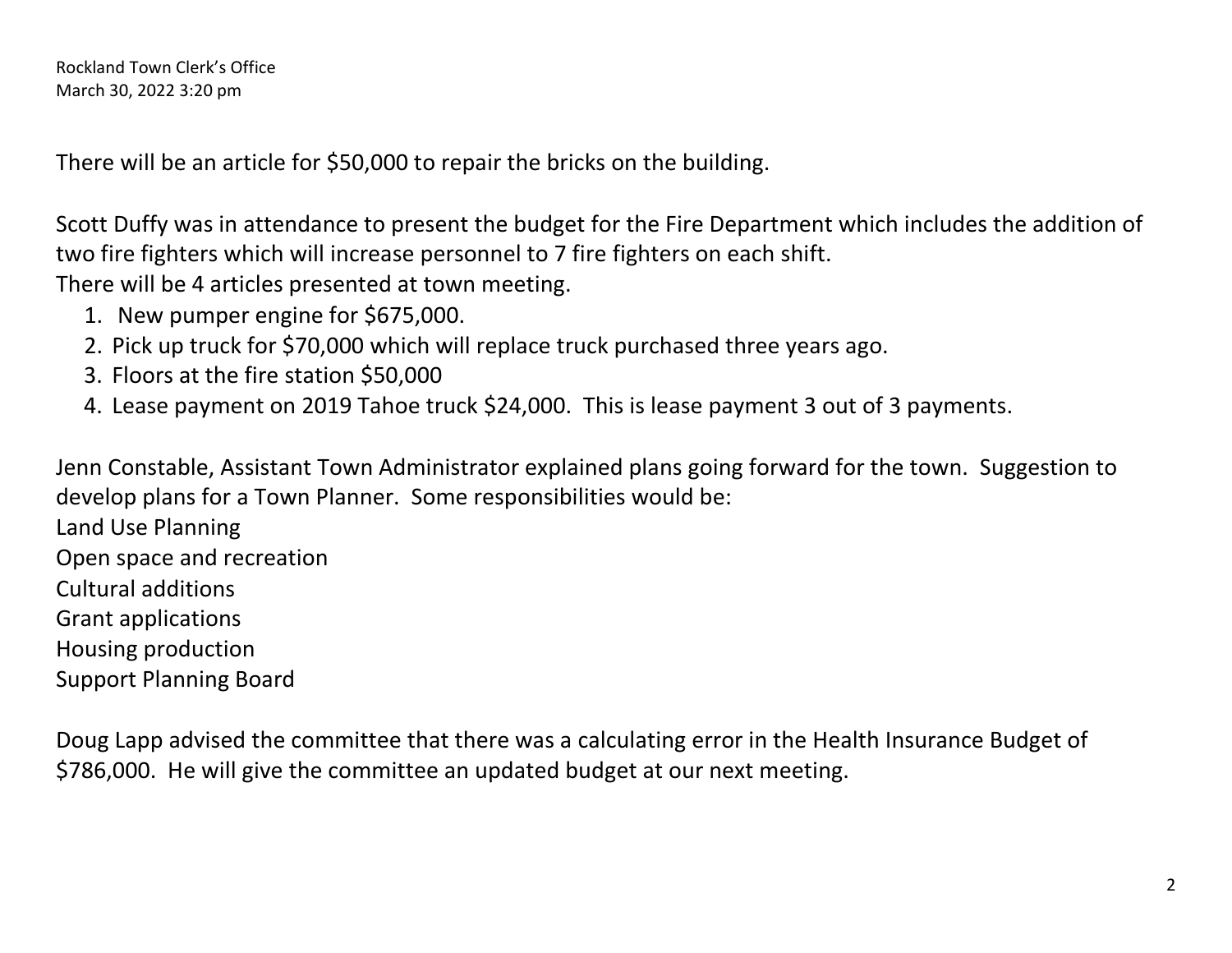The following budgets were voted on:

|                            |            | Motion to          |              |                         |
|----------------------------|------------|--------------------|--------------|-------------------------|
| Department                 | Amount     | Approve By:        | Seconded:    | Vote (6 members voting) |
|                            |            |                    |              |                         |
| Finance Comm.              | 202,000.00 | <b>B.</b> Principe | L. Sternfelt | Approved-Unanimous      |
| Accounting                 | 219,104.00 | <b>B.</b> Principe | L. Sternfelt | Approved-Unanimous      |
| Assessor                   | 211,633.43 | <b>B.</b> Principe | L. Sternfelt | Approved-Unanimous      |
| Revaluation                | 69,500.00  | <b>B.</b> Principe | L. Sternfelt | Approved-Unanimous      |
| <b>Treasurer</b>           | 287,490.55 | <b>B.</b> Principe | L. Sternfelt | Approved-Unanimous      |
| <b>Tax Collector</b>       | 197,599.03 | <b>B</b> Principe  | L. Sternfelt | Approved-Unanimous      |
| <b>Legal Services</b>      | 200,000.00 | <b>B.</b> Principe | L. Sternfelt | Approved-Unanimous      |
| Data Processing            | 389,392.79 | <b>B.</b> Principe | J. Gambon    | Approved-1 Abstain(LF)  |
| Town Mtgs. & Elections     | 45,000.00  | <b>B.</b> Principe | L. Sternfelt | Approved-Unanimous      |
| <b>Registrar of Voters</b> | 15,000.00  | <b>B.</b> Principe | L. Sternfelt | Approved-Unanimous      |
| <b>Conservation Comm.</b>  | 5,225.00   | <b>B.</b> Principe | L. Sternfelt | Approved-Unanimous      |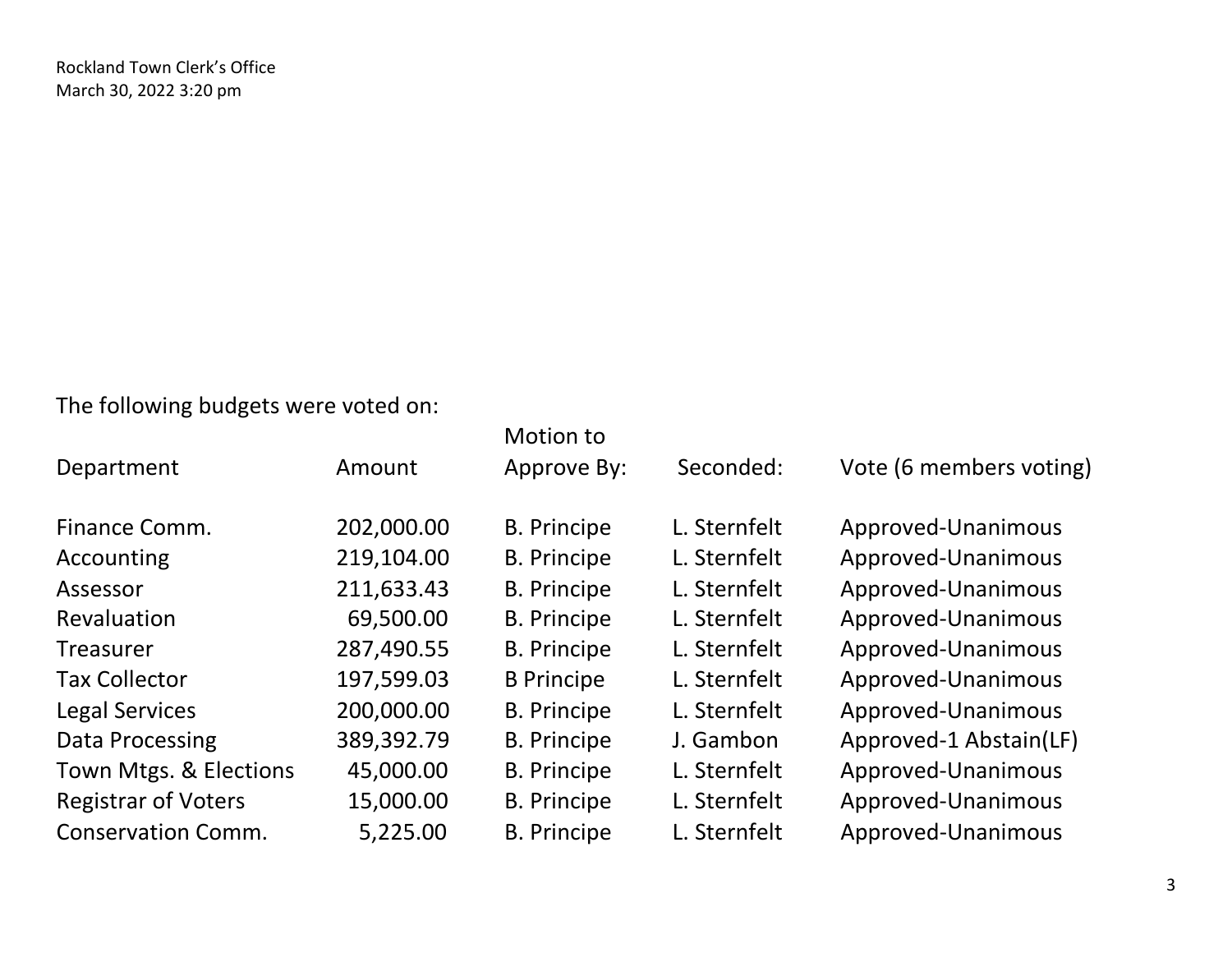Rockland Town Clerk's Office March 30, 2022 3:20 pm

| <b>Planning Board</b>                 | 5.225.00   | <b>B.</b> Principe | L. Sternfelt | Approved-Unanimous      |
|---------------------------------------|------------|--------------------|--------------|-------------------------|
| <b>Zoning Board</b>                   | 6,675.00   | <b>B.</b> Principe | L. Sternfelt | Approved-Unanimous      |
| <b>Public Building &amp; Property</b> |            |                    |              |                         |
| Maintenance                           | 81,405.70  | <b>B.</b> Principe | L. Sternfelt | Approved-Unanimous      |
| <b>Town Reports</b>                   | 5,000.00   | <b>B.</b> Principe | L. Sternfelt | Approved-Unanimous      |
| <b>Utilities General Gov.</b>         | 484,178.00 | <b>B.</b> Principe | L. Sternfelt | Approved-Unanimous      |
| Audit                                 | 51,975.00  | <b>B.</b> Principe | L. Sternfelt | Approved-Unanimous      |
| Dispatching                           | 340,963.00 | <b>B.</b> Principe | L. Sternfelt | Approved-Unanimous      |
|                                       |            | Motion to          |              |                         |
| Department                            | Amount     | Approve By:        | Seconded:    | Vote (6 members voting) |
| <b>Building Department</b>            | 194,185,65 | <b>B.</b> Principe | L. Sternfelt | Approved-Unanimous      |
| <b>Gas Inspector</b>                  | 7,299.00   | <b>B. Principe</b> | L. Sternfelt | Approved-Unanimous      |
| <b>Plumbing Inspector</b>             | 11,798.00  | <b>B.</b> Principe | L. Sternfelt | Approved-Unanimous      |
| Weight/Measures                       | 5,950.00   | <b>B. Principe</b> | L. Sternfelt | Approved-unanimous      |
| Wiring Inspector                      | 30,662.00  | <b>B.</b> Principe | L. Sternfelt | Approved-unanimous      |
| <b>Emergency Mgmt.</b>                | 12,100.00  | <b>B.</b> Principe | L. Sternfelt | Approved-unanimous      |
| <b>Street Lights</b>                  | 30,000.00  | <b>B.</b> Principe | L. Sternfelt | Approved-unanimous      |
| <b>Traffic Control</b>                | 20,000.00  | <b>B.</b> Principe | L. Sternfelt | Approved-unanimous      |
| <b>Public Health Nurse</b>            | 50,000.00  | <b>B.</b> Principe | L. Sternfelt | Approved-unanimous      |
| <b>Recreation Dept.</b>               | 193,639.79 | <b>B.</b> Principe | L. Sternfelt | Approved-unanimous      |
| <b>Historical Commission</b>          | 400.00     | <b>B.</b> Principe | L. Sternfelt | Approved-unanimous      |
| <b>Principal on Maturing</b>          |            |                    |              |                         |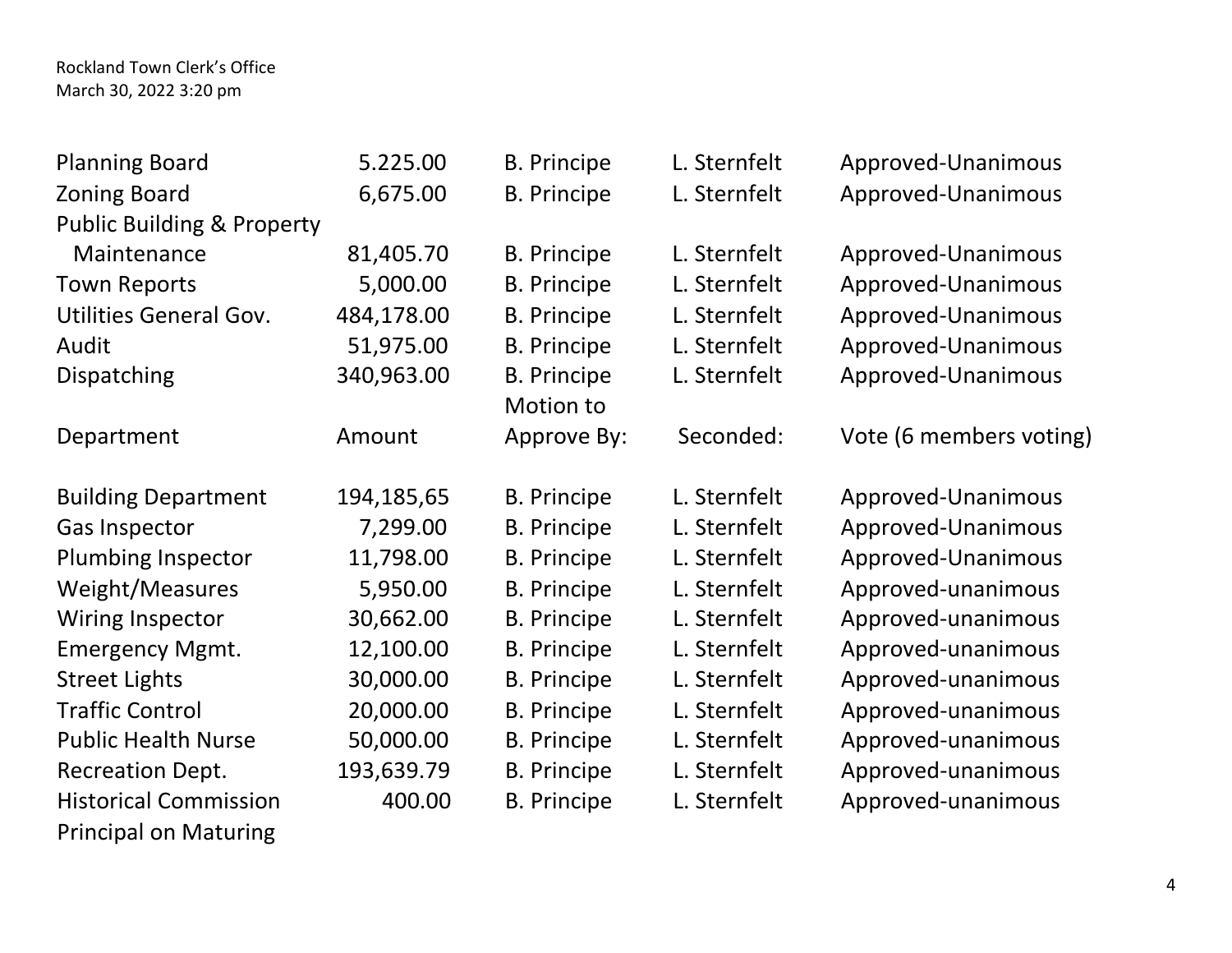| <b>Debt</b>                           | 3,20,000.00   | <b>B.</b> Principe | L. Sternfelt | Approved-Unanimous |
|---------------------------------------|---------------|--------------------|--------------|--------------------|
| <b>Interest on Maturing</b>           |               |                    |              |                    |
| <b>Debt</b>                           | 2,850,664.00  | <b>B.</b> Principe | L. Sternfelt | Approved-Unanimous |
| Interest on Short                     |               |                    |              |                    |
| <b>Term Debt</b>                      | 25,000.00     | <b>B.</b> Principe | L. Sternfelt | Approved-Unanimous |
| State & County Assess.                | 3,707,648.00  | <b>B.</b> Principe | L. Sternfelt | Approved-Unanimous |
| Retirement Contributions 4,465,798.00 |               | <b>B.</b> Principe | L. Sternfelt | Approved-unanimous |
| Unemployment Ins.                     | 50,000.00     | <b>B.</b> Principe | L. Sternfelt | Approved-unanimous |
| Medicare                              | 12,497,173.09 | <b>B.</b> Principe | L. Sternfelt | Approved-unanimous |
| Liability Insurance                   | 1,144,500.00  | <b>B.</b> Principe | L. Sternfelt | Approved-unanimous |

Next meeting of the Finance Committee is scheduled for March 16, 2022

Motion to adjourn was made by Joe Gambon at 9:45pm and seconded by Linda Sternfelt. Vote of approval was unanimous.

Respectfully submitted by: Julie Shaffer, Secretary